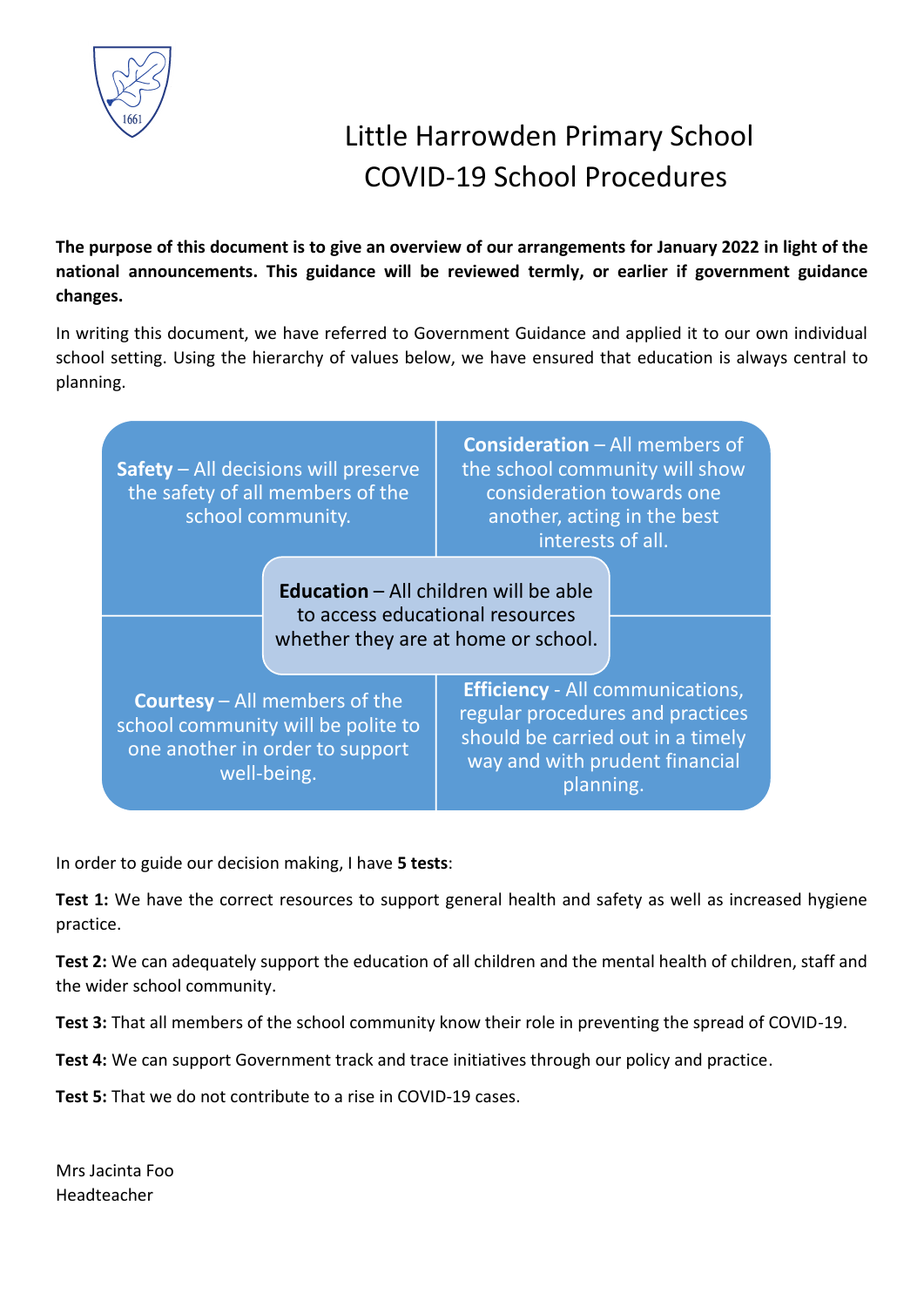

**Reducing the risk of the virus entering the school:**

**Staff, parents and carers:**

In order to ensure the safety of all members of the school community and wider families, every member of the community has a role to play in reducing the risk of school contributing to transmission of COVID-19. We expect every member of the school community to accept these collective responsibilities.

**Responsibilities:** 

- **Do not come to school or send your child to school if anyone in your household is displaying symptoms of COVID-19. It is a legal requirement to isolate. You should also seek a test. School has a small number of test kits that we can offer to families if necessary. Please ask at the office.**
- **Engage with the test and trace process and follow their advice.**
- **Adhere to the preventative measures in and around school.**

**Hands – Face - Space.**

- **Adhere to government measures regarding visiting friends, family and public places.**
- **Ensure that school has up-to-date emergency telephone contact numbers.**
- **Do not enter school unless authorised to do so.**
- **Do not enter bubbles unless authorised to do so.**
- **Ensure that you are fully aware of your role and ask if you are unsure of any aspect.**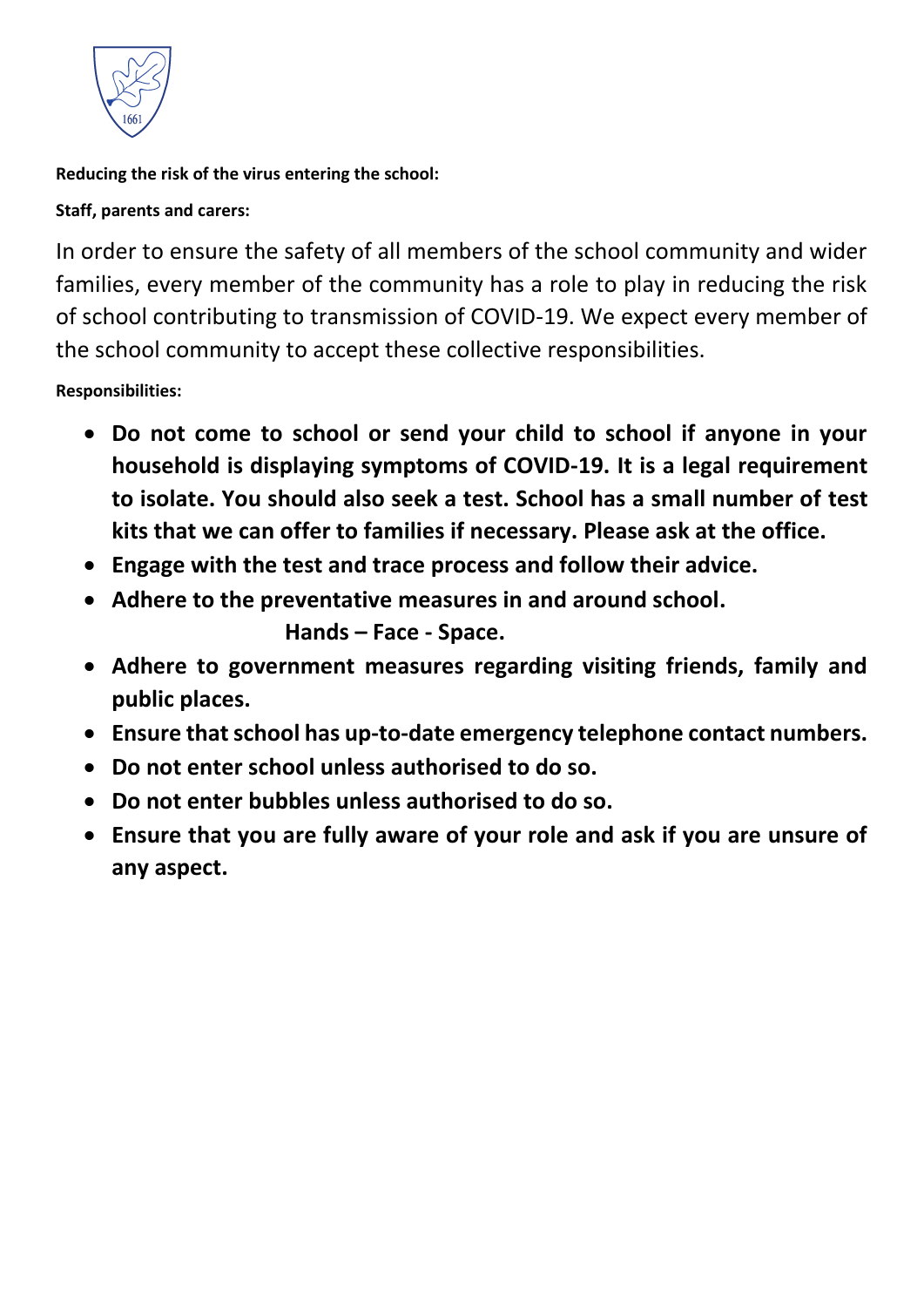

**Reducing the risk of virus transmission in school:** 

# **The school building:**

Our building will be split into 2 larger bubbles. Each bubble will have a separate entrance and exit and separate toilet facilities. Within each bubble there will be classes of up to 30 pupils led by a consistent teacher and TA support. Each bubble will remain independent of other bubbles. Each class will have its own classroom and share facilities within the bubble. Classes within each bubble will be able to play together outside.



#### **The classrooms:**

Furniture and soft furnishings will be removed from the classrooms where possible so that we can create adequate space to support 30 children.

In Bubble 1 (Reception): The classrooms and outside areas will be zoned and there will be restrictions on the number of children in each zone. (This is already normal practice for some areas of the reception classroom anyway.) Where possible, lessons will happen outside.

In Bubble 2 and Bubble 3, furniture and soft furnishings will be removed from classrooms where possible so that we can create adequate space to support 30 children. All tables will be front facing where this is possible. There will be a zoned area in each class for adult led activities which will be maintained by the teacher. Where possible, lessons will happen outside.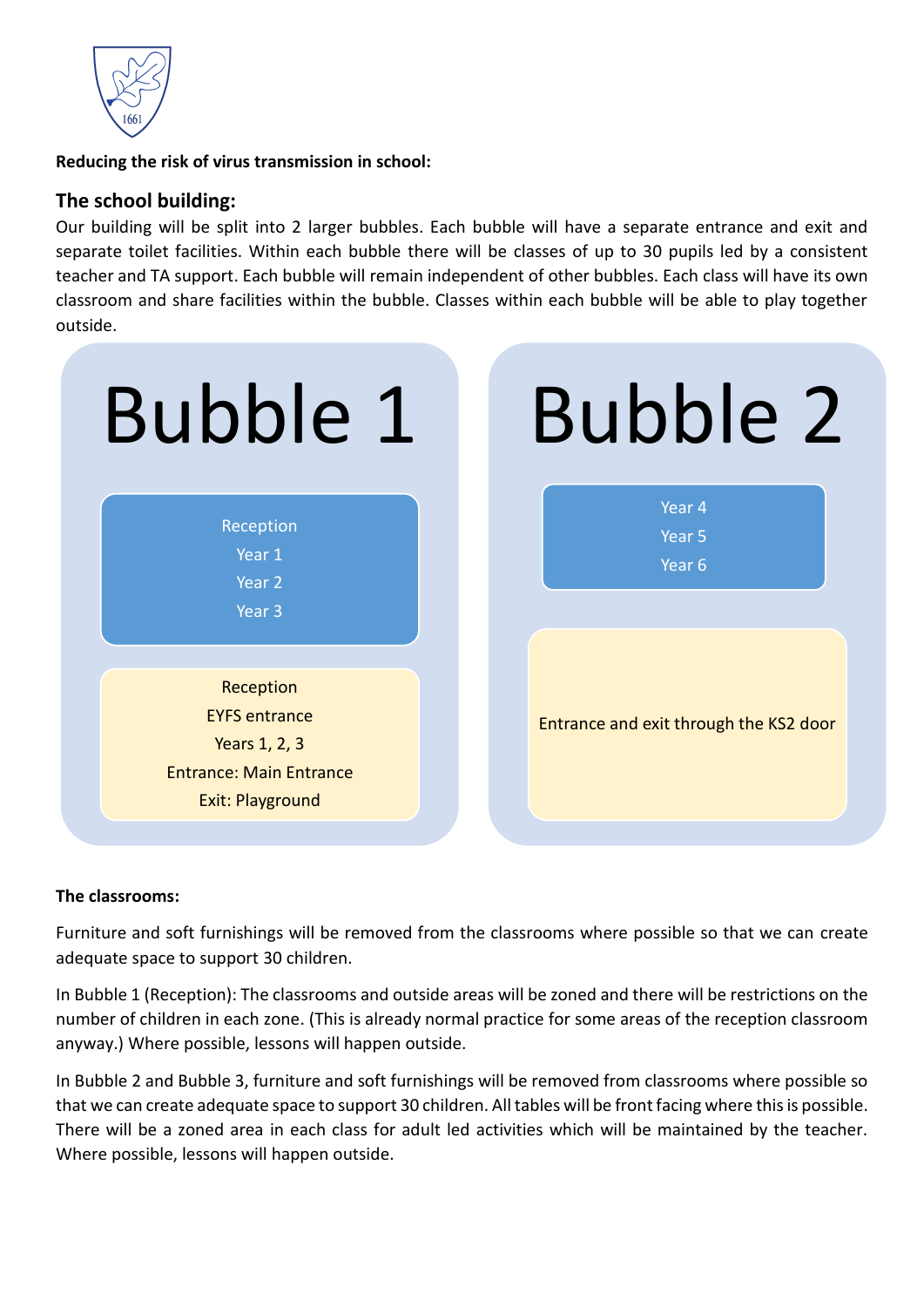

# **Staff rooms:**

In order that we reduce the risk of 'staff to staff' transmission will have two separate staff room areas. Strict hygiene practices will be enforced in staff room spaces. Staff will maintain social distancing rules.

# **Ventilation:**

Windows will be opened to facilitate effective ventilation unless the weather makes this prohibitive. At this stage windows should be opened briefly at break and lunchtime and after school for 50 minutes minimum. All classrooms have a CO2 monitor which will detect if air quality is poor.

## **Doors:**

Door handles will be sterilised as part of a regular cleaning routine. Doors that are not used as fire doors, will be propped open where possible.

## **The common spaces within schools:**

Each bubble will have its own common space outside the classrooms which will be maintained by adults with the bubble. Hygiene guidance within common spaces will be strict to reduce the risk of transmission between classes.

## **The common spaces shared by all schools:**

Spaces such as the hall will be used on a rota basis so that cleaning can occur between bubbles. There will be no mass gatherings such as assemblies. Playtime and lunchtime will be staggered so that bubbles do not mix. Playground equipment will be sterilised between uses.

#### **School Lane:**

We request that parents and carers wear masks when dropping off and picking up from the school site.

Staggered start and end times will ease congestion along School Lane. Parent are asked to ensure that they drop off and pick up at the designated times. Parents of Year 4, 5 and 6 must not drop off their child earlier than the designated times as they will be unsupervised.

# **Breakfast Club:** 7.45am – 8.45am

Cost: £3.50 per day

Limit: 16 children

Parents are required to book in advance for each half term to ensure a consistent group.

Hygiene: Children will observe hand hygiene on entry and exit to Breakfast Club. The Breakfast Club play leader will wear appropriate PPE when making and distributing food.

Social Distancing: Breakfast Club will run in the hall. The Play leader will remain at a 2m distance from children except when serving food. Children will sit in bubble groups with social distancing observed between children and bubbles. If the weather is nice then children will be allowed to play outside although bubbles will remain separate. Siblings will need to stay within their bubble once at school to avoid confusion.

Behaviour Expectation: If children fail to follow the strict hygiene and social distancing rules then we reserve the right to refuse entry.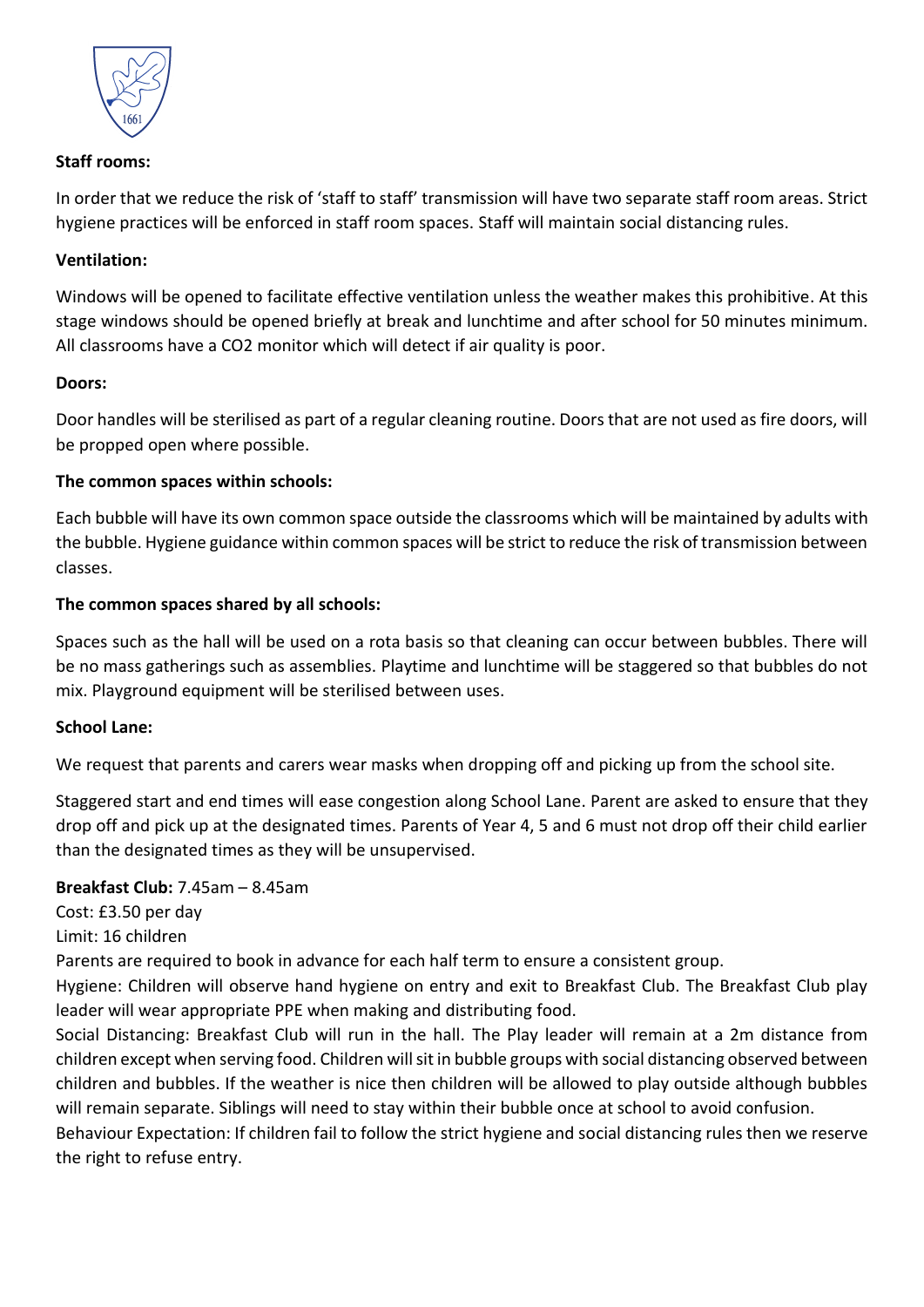

## **After-School Club:**

We are running a limited number of sports clubs after school. Activities have been selected to compile with government guidance. Bubbles will not be mixed. We expect children to follow the same high standards of behaviour at after-school club in order to ensure the safety and well-being of other members. Parents are asked to consider and limit the number of after-school providers they use and ensure that all providers offer a COVID secure setting.

## **Travel to and from school**:

In accordance with our risk assessment we encourage parents, staff and pupils to walk, use a scooter or cycle to school if at all possible. Children should avoid travel to or from school with other children or with another family outside of their support ''bubble''. - Face coverings are required at all times on public transport (including for children, over the age of 11)

## **Reducing the risk of transmission in School:**

## **Staffing:**

Staff inside the bubbles will know the correct protocols to reduce the risk of transmission. Members of staff will follow strict hygiene practices if they have contact with children or adultsin a different bubble. If medical intervention is necessary, PPE will be worn as appropriate. Measures have been taken to ensure that movement of staff between bubbles is kept to a minimum. PPA and class cover arrangements which may bring additional adults into contact with groups of pupils will continue. If necessary, for health and safety reasons (eg…we are short staffed), adults may be moved between bubbles.

Bubble 1

Teacher inside the bubble: Responsible for teaching and learning

Support staff: Responsible for supporting the teacher, carrying out small group interventions, treating minor medication issues, lunch supervision and cleaning shared areas.

Bubble 2

Teacher inside the bubble: Responsible for teaching and learning

Support staff: Responsible for supporting the teacher, carrying out small group interventions, treating minor medication issues, lunch supervision and cleaning shared areas.

#### Bubble Bursters

Headteacher, Deputy Headteacher, Family Support Worker, Administrative Staff, HLTAs, PaceSetters, Supply teachers, Music teachers, Breakfast Club Lead.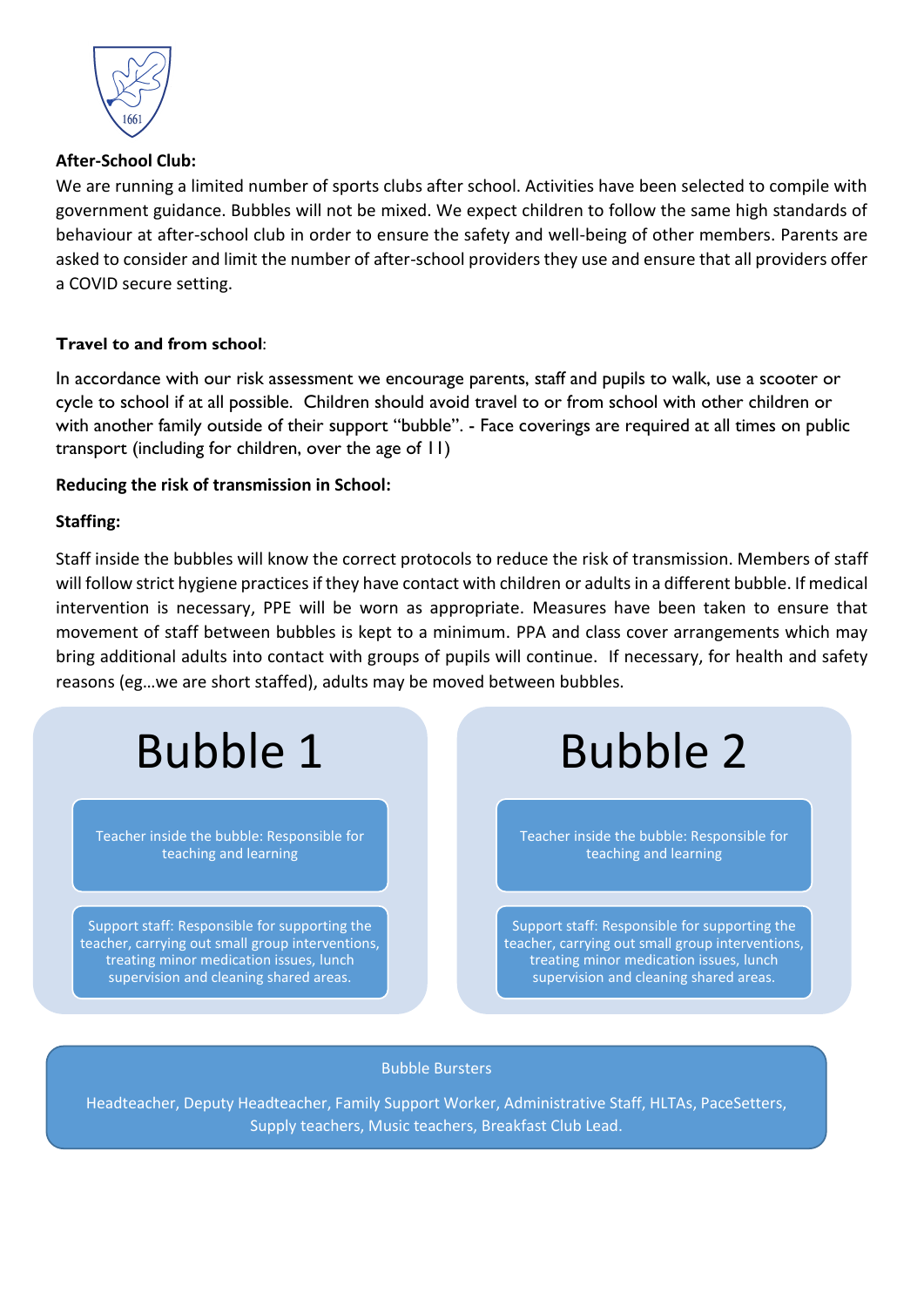

# **Reducing the risk of virus transmission through school:**

# **School Resources:**

**Bubble 1 (Reception):** Resources and soft furnishings that cannot easily be sterilised will be removed from the classrooms. There may be some sharing of resources, for example building blocks. Any resources used will be sterilised at least daily or more frequently where possible. Social distancing will happen via zoning areas of the classroom and restricting numbers within each zone. Outdoor play will be encouraged and outdoor equipment will be wiped down as part of routine cleaning. Children will have a small individual pack of resources that are essential but not easy to sterilise (pencils etc). Reading books can to be taken home and will be returned and left for 72 hours before being used again. Children can bring a packed lunch and water bottle to school.

**Bubble 1 (Years 1-3):** Children will be allocated their own space at a table and have their own resources pack. Resources will not be shared. Resources will be sterilised regularly as part of routine cleaning. Resources should not be brought in from home or taken home. Reading books can be taken home and will be left for 72 hours before being used again. Children can bring a packed lunch and water bottle to school.

**Bubble 2:** As for School 2 with the exception that children will be asked to bring a pencil case and stationary to school.

# **Playground Resources:**

Children will be able to play on the playground equipment – spiders web, flip bars etc

Each bubble will be assigned play equipment which they can share within their bubble. This equipment will be sterilised regularly as part of routine cleaning.

# **Snacks and Lunchtimes:**

Children can bring a snack as usual. Please send your child in with a healthy snack such as fruit, vegetables. Cereal bars, Crisps, chocolate or biscuits will not be permitted as snacks as break times. We will continue to provide fruit that we purchase using our Sports Premium Fund. Kingswood catering offer a range of hot dinners and sandwiches. We ask parents to consider using the universal free school meals scheme (Reception, Year 1 and 2) rather than supplying their child with a packed lunch in order to avoid lunchboxes being brought to school. As part of our risk assessment we will assess where the children eat and how we organise this safely.

# **Reducing the risk of virus transmission through school:**

#### **Hygiene Practices:**

# **Children:**

Children will wash their hands every 2 hours as a minimum. All children will have access to anti-bacterial gel and hand washing facilities. Whenever they move from one space to another, they will be required to wash or sterilise their hands.

Children will be taught about hygiene in child friendly ways that will support their understanding without scaring them.

Children will contribute to a clean and tidy classroom environment.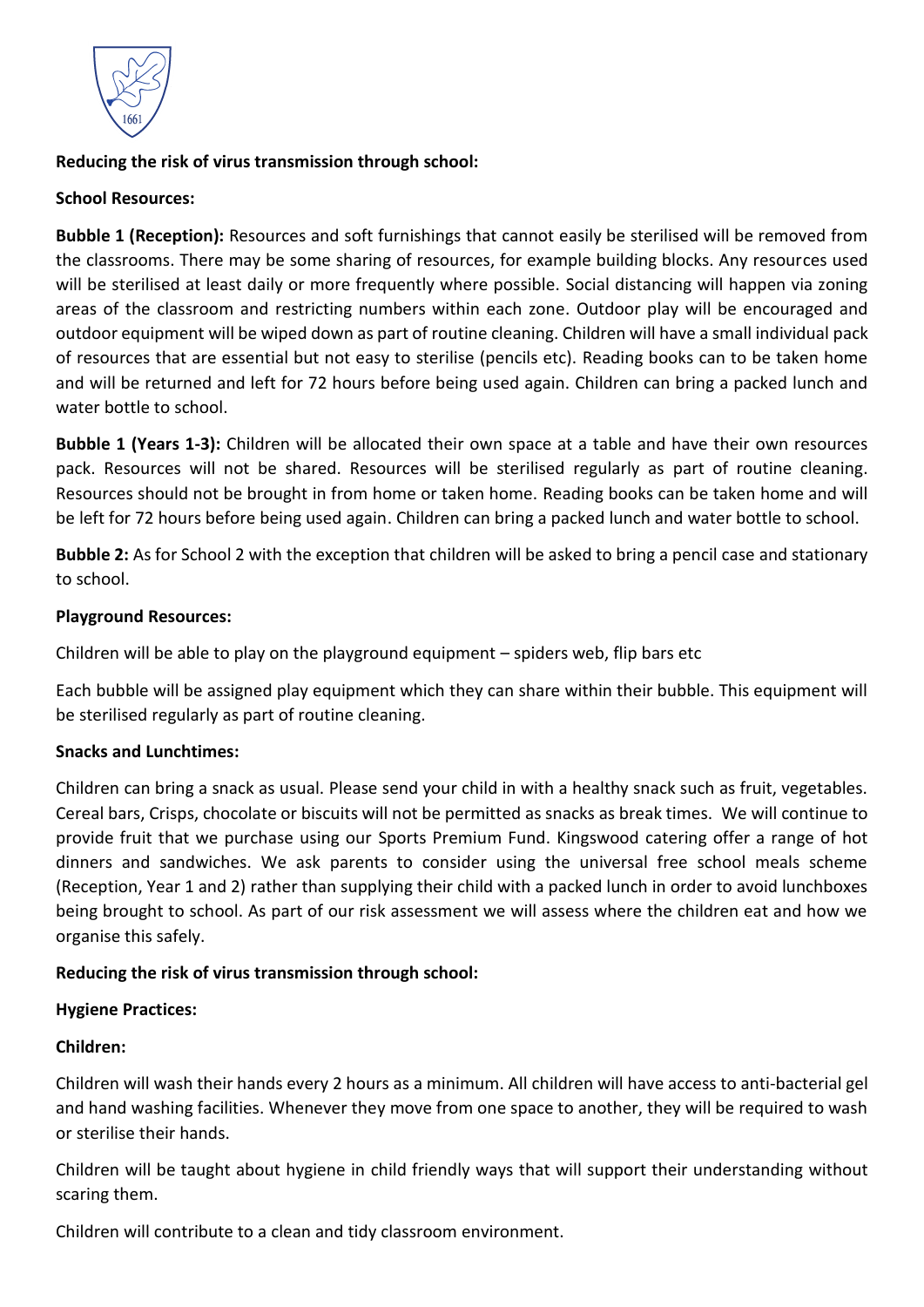

# **Staff:**

Staff members will be assigned an area of school to keep clean and tidy. These will be inspected and cleaned at least twice a day and a record made for monitoring purposes. In common spaces, equipment and surfaces will be cleaned after they have been used. Toilets will be inspected and cleaned down regularly throughout the day.

#### **Parents:**

Children should wash their hands before they leave for school.

Children should wash their hands on returning from school. We also suggest that children change out of the school uniform when they get home from school.

Children may carry a small bottle of anti-bacterial gel if they wish. It must be clearly named. They will still be required to follow handwashing protocols.

## **Reducing the risk of virus transmission through school:**

## **Medical support in school:**

#### **Minor injury:**

Each bubble will have its own medical station for minor injuries. Where staff are in close proximity to a child, they will wear the relevant PPE. Parents will be notified as normal.

#### **Intimate Care:**

Staff may request parental support where staffing levels are low and we are unable to assist a child safely.

#### **Further information can be found here:**

# **<https://www.gov.uk/government/collections/guidance-for-schools-coronavirus-covid-19>**

#### **Illness:**

If a child is ill with COVID-19 symptoms, they will be isolated and a member of staff in full PPE will attend to them until their parent or carer arrives.

#### **Teaching and Learning:**

#### **The Curriculum:**

Teachers are planning a curriculum that will support your child at whatever stage they may be on their learning journey. The curriculum will be underpinned with personal, social and health education. In order to ensure that your child gains the most from the wider curriculum, we will be concentrating on the knowledge and skills of speaking and listening, reading, writing, mathematics and science. Children will receive a broad and balanced curriculum, including PE and the humanities. However, we will ensure that core skills will be used an applied within them. Where DfE safety guidance is available, for example for music and PE, we will revise the curriculum accordingly.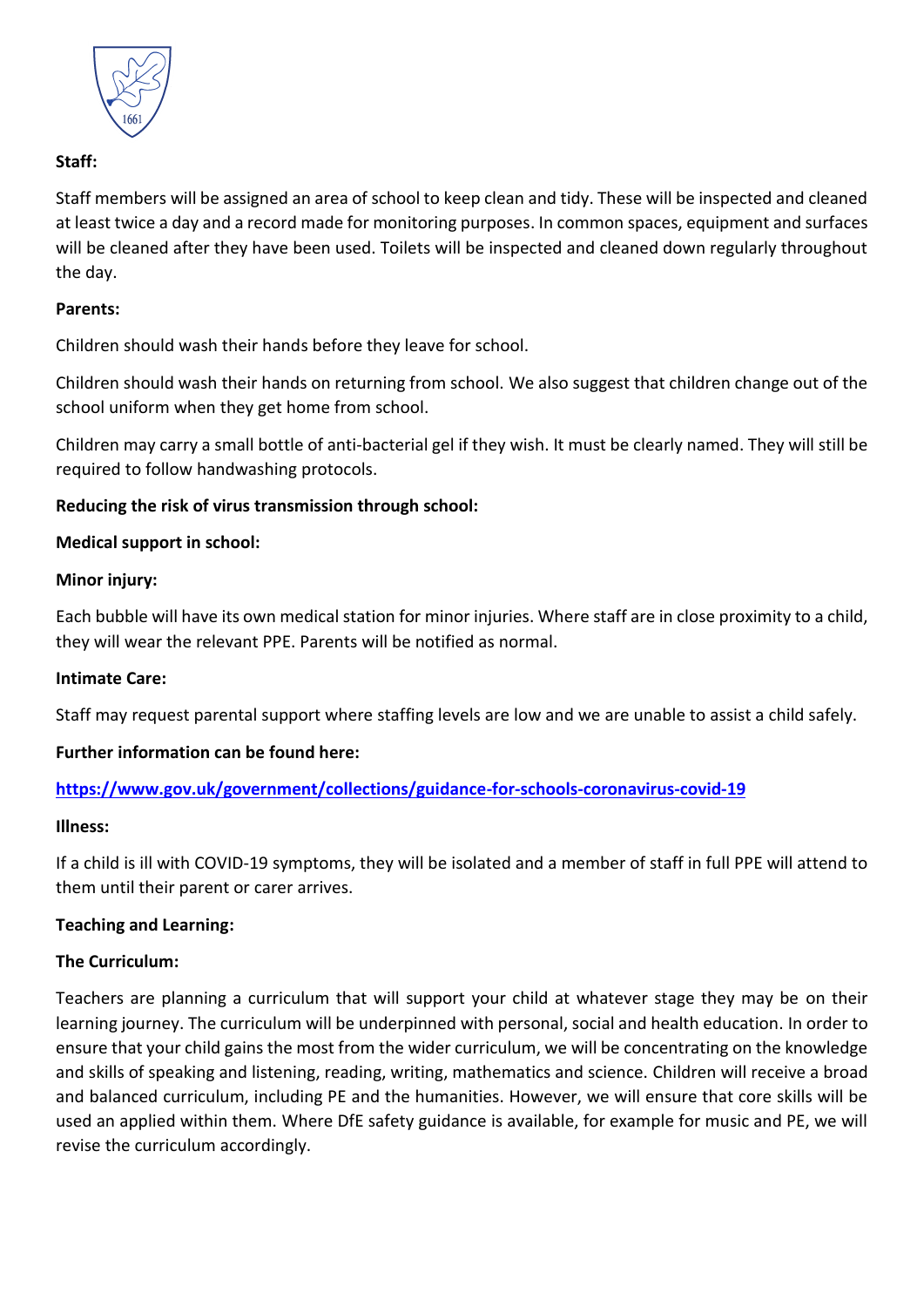

#### **Interventions:**

Teachers and TAs will take small intervention groups where necessary to support children. This is normal practice and part of the precision teaching approach.

# **SEND:**

Children with an IEP will be assessed along with peers and programmes to support them will begin within the first 3 weeks. Where children require close contact or medical care, then we will follow DfE guidance regarding PPE.

## **Remote Learning Plan:**

Should a child, class or bubble have to isolate then we will automatically switch to teaching remotely. Children are required to complete, to the best of their ability, all of the work that is set for them remotely; remote learning is no longer optional. Teachers and support staff will be on hand to lend support and feedback via our remote learning platforms. If you do not have access to the internet at home or you do not have a computer or tablet, please let us know so that we can arrange for hardcopies of work to be sent home. We also have a small number of laptops for the purpose of home learning. (Please see the remote learning plan for more details.)

## **Community:**

We will encourage and promote activities that uphold social cohesion and community, particularly between bubbles. For example, we will continue to operate the buddy scheme between Year 6 and Reception children, using remote methods until it is safe for the children to meet in person. Assemblies such as Achievement Assembly will also continue using technology to broadcast the event. We will use DfE guidance to ensure that events are carried out in a COVID aware way.

# **Mental Health and Well-Being:**

We aim to equip children with a tool kit to help them to manage emotions and express themselves effectively. Our Clare Tibbs, our Family Support Worker, is on hand to offer advice and support.

# **Safeguarding:**

All staff will undergo safeguarding refresher training and be able to identify signs of abuse and know what to do if a disclosure is made to them. This will include the 4 types of abuse and also the developmental effects on a child of domestic abuse, on-line grooming, CSE and gang culture. They will know how to identify signs of neglect. All children will be taught on-line safety.

#### **Behaviour:**

We will expect **ALL** children to follow the same behaviour rules they always have. Of course, we will take into account any anxiety and settling-in difficulties but our children have a reputation for well mannered, respectful and caring children and this will be our starting point in reintegrating the children back into school life.